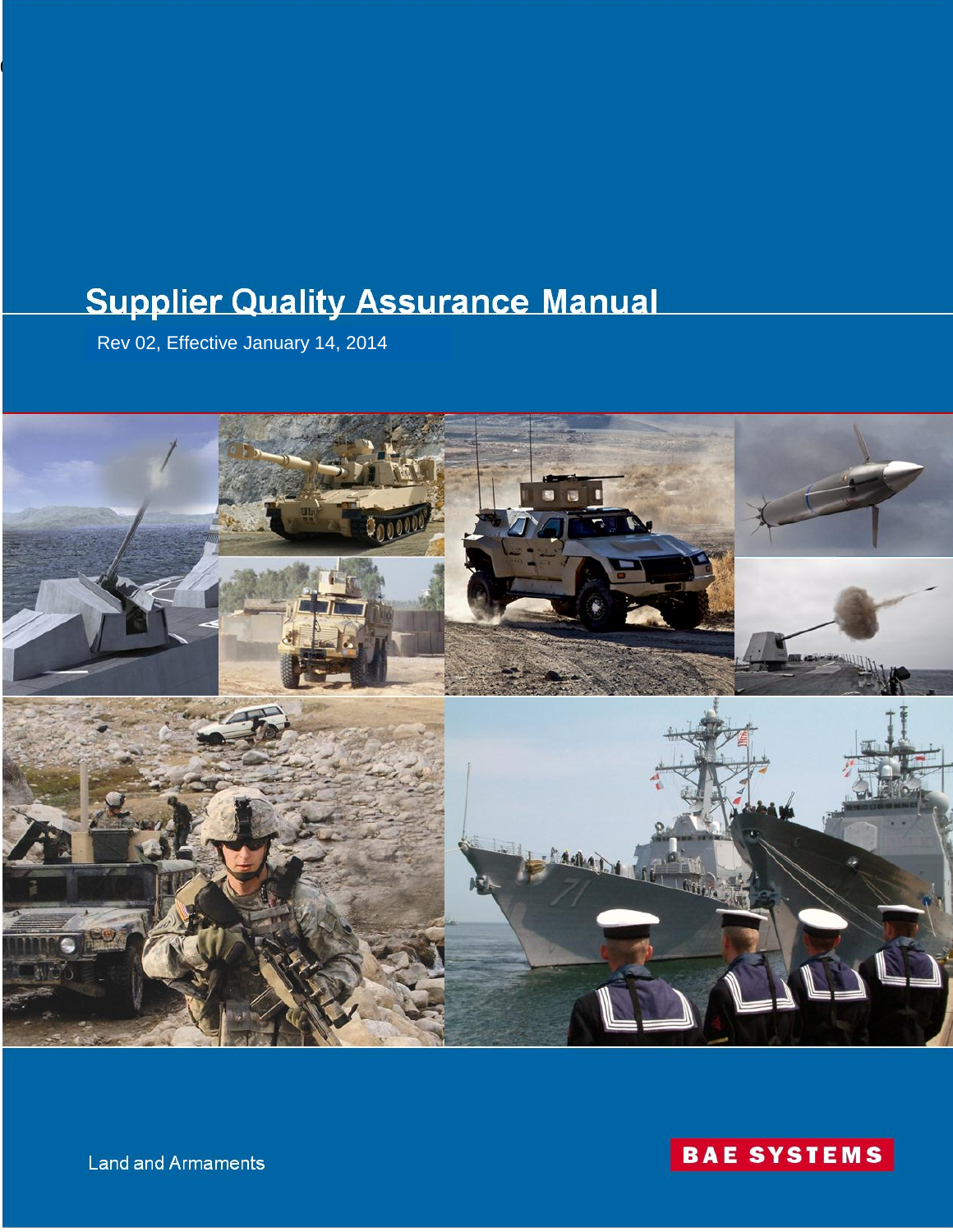| <b>Rev</b> | <b>Date</b> | <b>Change Description</b>                                             | <b>Approved By</b> | <b>Template</b><br><b>Rev</b> |
|------------|-------------|-----------------------------------------------------------------------|--------------------|-------------------------------|
| 00         |             | 11/27/12   New Document Release                                       |                    | 06                            |
| 01         |             | 9/3/2013   Addition of amendment A into SQAM<br>document. CDR updates | Tom Frazho         |                               |
| 02         | 1/14/14     | Change to 8.11; change to 6.1; change to<br>6.2                       | Tom Frazho         |                               |
|            |             |                                                                       |                    |                               |

Approved By Signature:

Fr A

Date:

 $1 - 14 - 2014$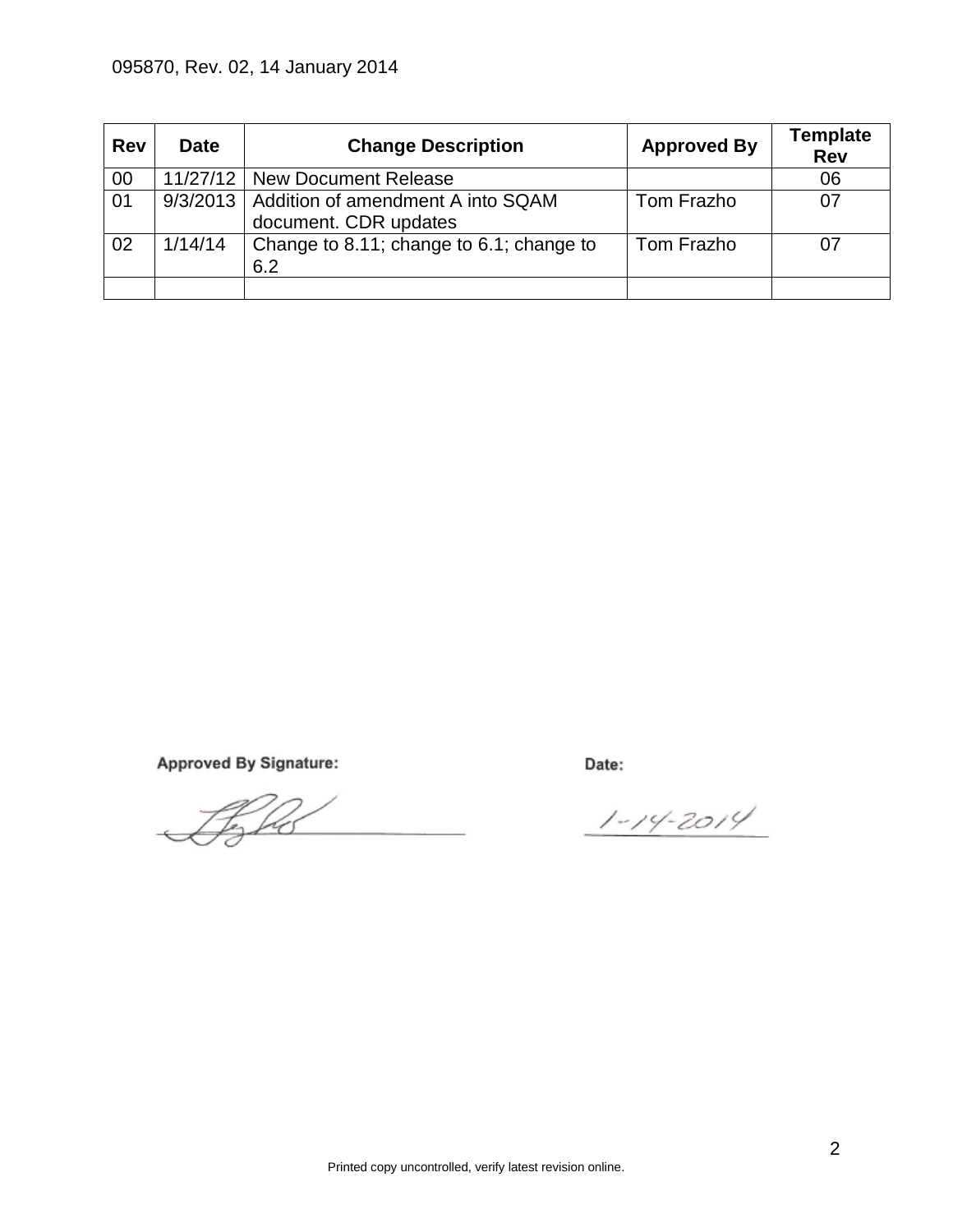## **Preface**

*"BAE Systems is committed to providing its customers with products and services which demonstrate safety, quality, reliability, and innovation. It is our objective to meet all customer requirements with the aim of exceeding their expectations and enhancing customer satisfaction. We monitor our process performance, review our quality objectives, and maintain compliance to the Quality Management System and applicable regulatory requirements. BAE Systems strives to continually improve our products and processes from design to delivery, including employee safety, waste reduction, and pollution prevention to ensure the sustainability of our company".* 

We strive to continually improve our process performance by meeting quality objectives, and maintain compliance to the applicable regulatory requirements of our work environment. It is imperative that our business partners operate with the goal of zero defects and 100% on-time delivery and strive to maintain a quality system that ensures continual improvement in the quality and delivery of the product/service. Emphasis should be on defect prevention and the reduction of variation and waste in the supply chain, with the ultimate goal of providing the best product, on-time, and at the best cost in support of the war fighter.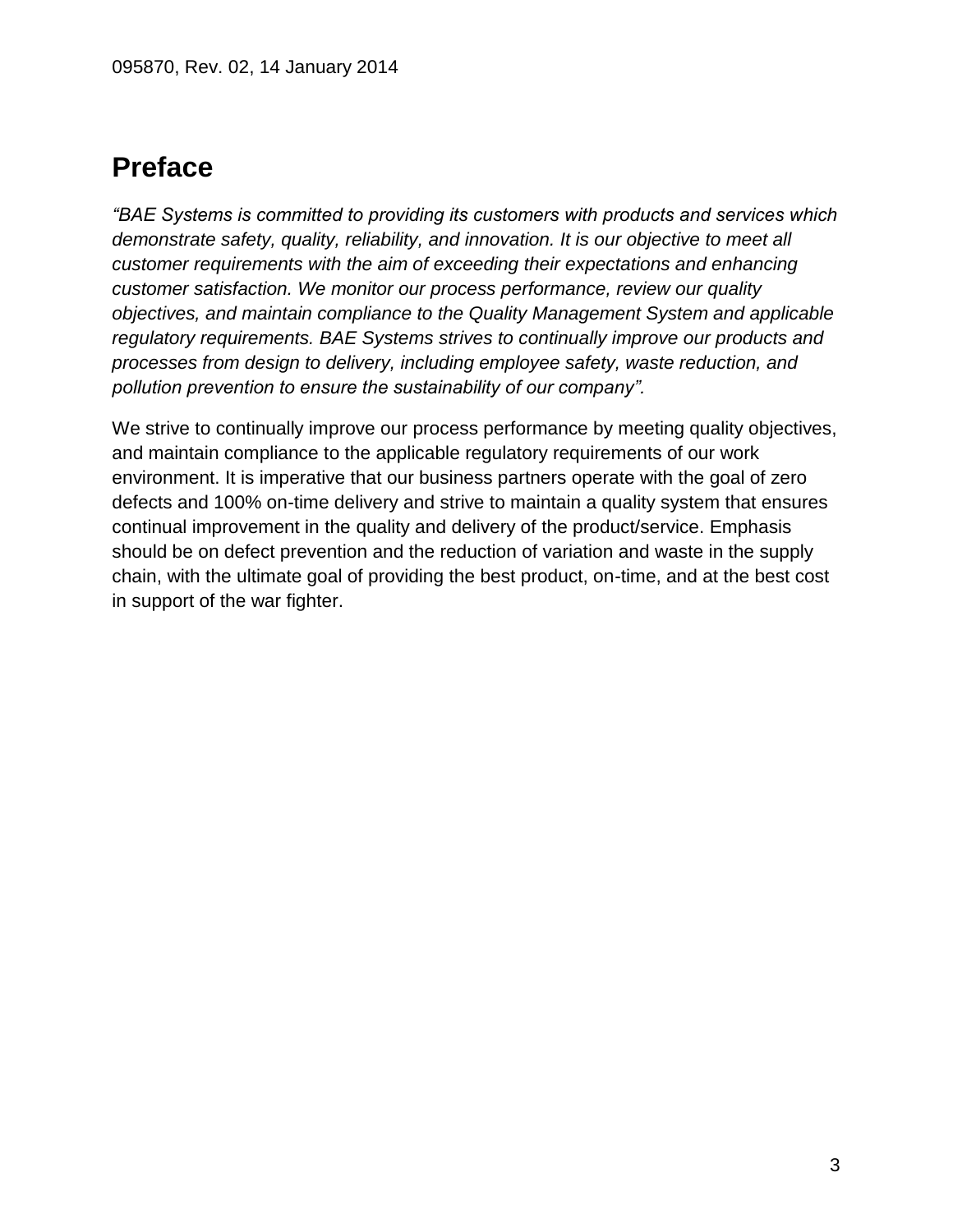## **Contents**

| 1.0 |  |  |  |  |  |  |  |
|-----|--|--|--|--|--|--|--|
|     |  |  |  |  |  |  |  |
|     |  |  |  |  |  |  |  |
|     |  |  |  |  |  |  |  |
|     |  |  |  |  |  |  |  |
|     |  |  |  |  |  |  |  |
|     |  |  |  |  |  |  |  |
|     |  |  |  |  |  |  |  |
|     |  |  |  |  |  |  |  |
|     |  |  |  |  |  |  |  |
|     |  |  |  |  |  |  |  |
|     |  |  |  |  |  |  |  |
|     |  |  |  |  |  |  |  |
|     |  |  |  |  |  |  |  |
|     |  |  |  |  |  |  |  |
|     |  |  |  |  |  |  |  |
|     |  |  |  |  |  |  |  |
|     |  |  |  |  |  |  |  |
|     |  |  |  |  |  |  |  |
|     |  |  |  |  |  |  |  |
|     |  |  |  |  |  |  |  |
|     |  |  |  |  |  |  |  |
|     |  |  |  |  |  |  |  |
|     |  |  |  |  |  |  |  |
|     |  |  |  |  |  |  |  |
|     |  |  |  |  |  |  |  |
|     |  |  |  |  |  |  |  |
|     |  |  |  |  |  |  |  |
|     |  |  |  |  |  |  |  |
|     |  |  |  |  |  |  |  |
|     |  |  |  |  |  |  |  |
|     |  |  |  |  |  |  |  |
|     |  |  |  |  |  |  |  |
|     |  |  |  |  |  |  |  |
|     |  |  |  |  |  |  |  |
|     |  |  |  |  |  |  |  |
|     |  |  |  |  |  |  |  |
|     |  |  |  |  |  |  |  |
|     |  |  |  |  |  |  |  |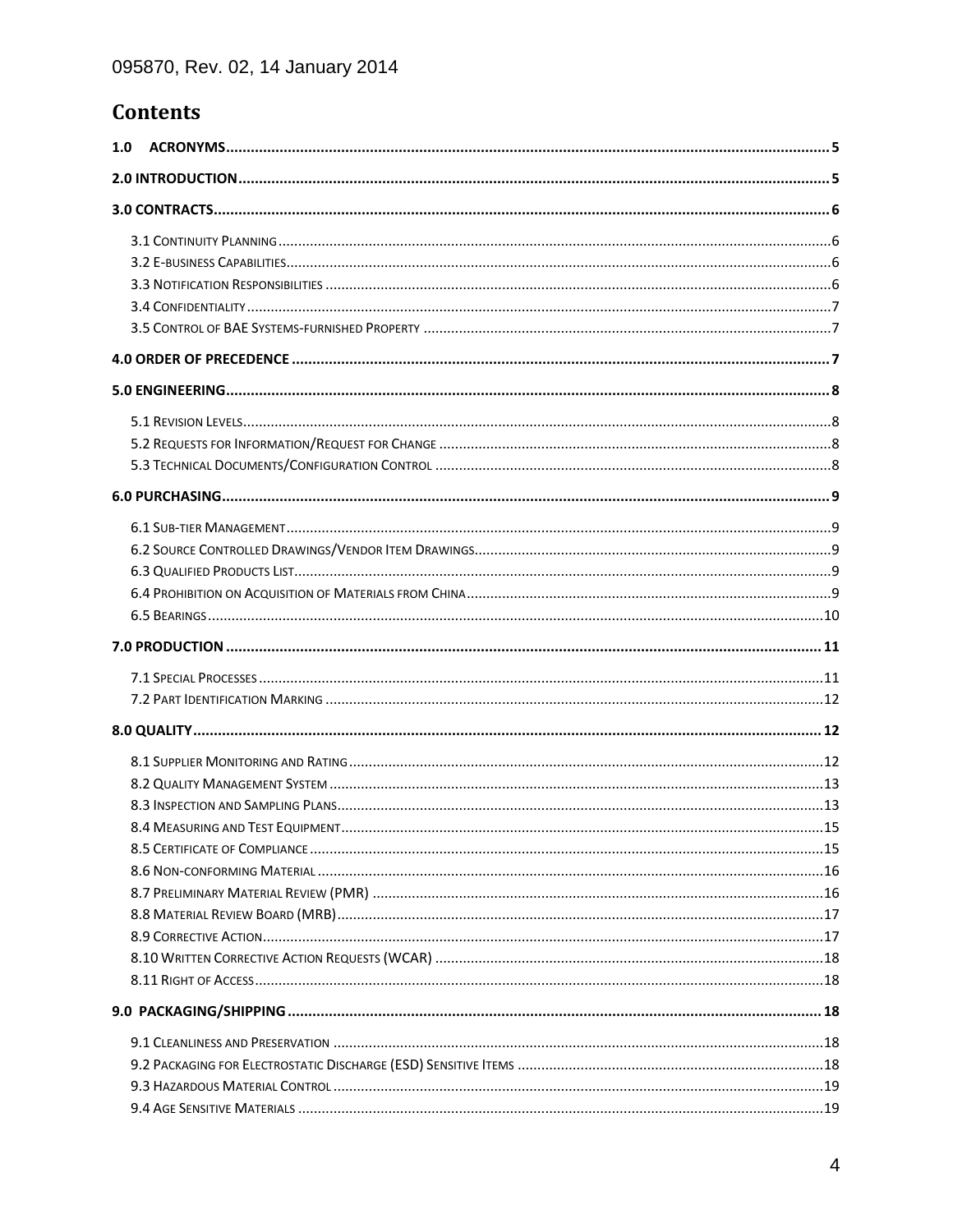## <span id="page-4-0"></span>**1.0 Acronyms**

- ADCN: Advance Drawing Change Notification
- ANSI: American National Standards Institute
- APR: Authorized Purchasing Representative
- AQL: Acceptance Quality Level
- CARC: Chemical Agent Resistant Coating
- CDR: Contract Deliverable Requirement
- DCMA: Defense Contracts Management Agency
- DFAR: Defense Federal Acquisition Regulations
- DOT: Department of Transportation
- FAI: First Article inspection
- FAR: Federal Acquisition Regulations
- FAT: First Article Test
- FPI: First Piece Inspection
- ISO: International Organization for Standardization
- ISIR: Initial Sample Inspection Report
- ITAR: International Traffic in Arms Regulations
- IWO: Interdivisional Work Order
- NDE: Non-destructive Examination
- NOR: Notification of Revision
- OSHA: Occupational Safety and Health Administration
- PO: Purchase Order
- PPAP: Production Part Approval Process
- QAP: Quality Assurance Provisions
- QAR: Quality Assurance Requirements
- SAE: Society of Automotive Engineers
- SQAP: Supplier Quality Assurance Provisions
- TDP: Technical Data Package
- UN: United Nations

## <span id="page-4-1"></span>**2.0 Introduction**

This manual is applicable to all PO, Contracts, Subcontracts, and IWO in which it is referenced; these documents shall be collectively referred to as "Purchasing Agreements" in this manual. The applicable revision of this manual shall be identified in the body of the Purchasing Agreement. This manual defines the expectations and requirements with which suppliers and their sub-tier suppliers must comply when providing material and/or services under this purchasing agreement. **Acceptance of any Purchasing Agreement which references this manual constitutes acceptance of all requirements contained herein.**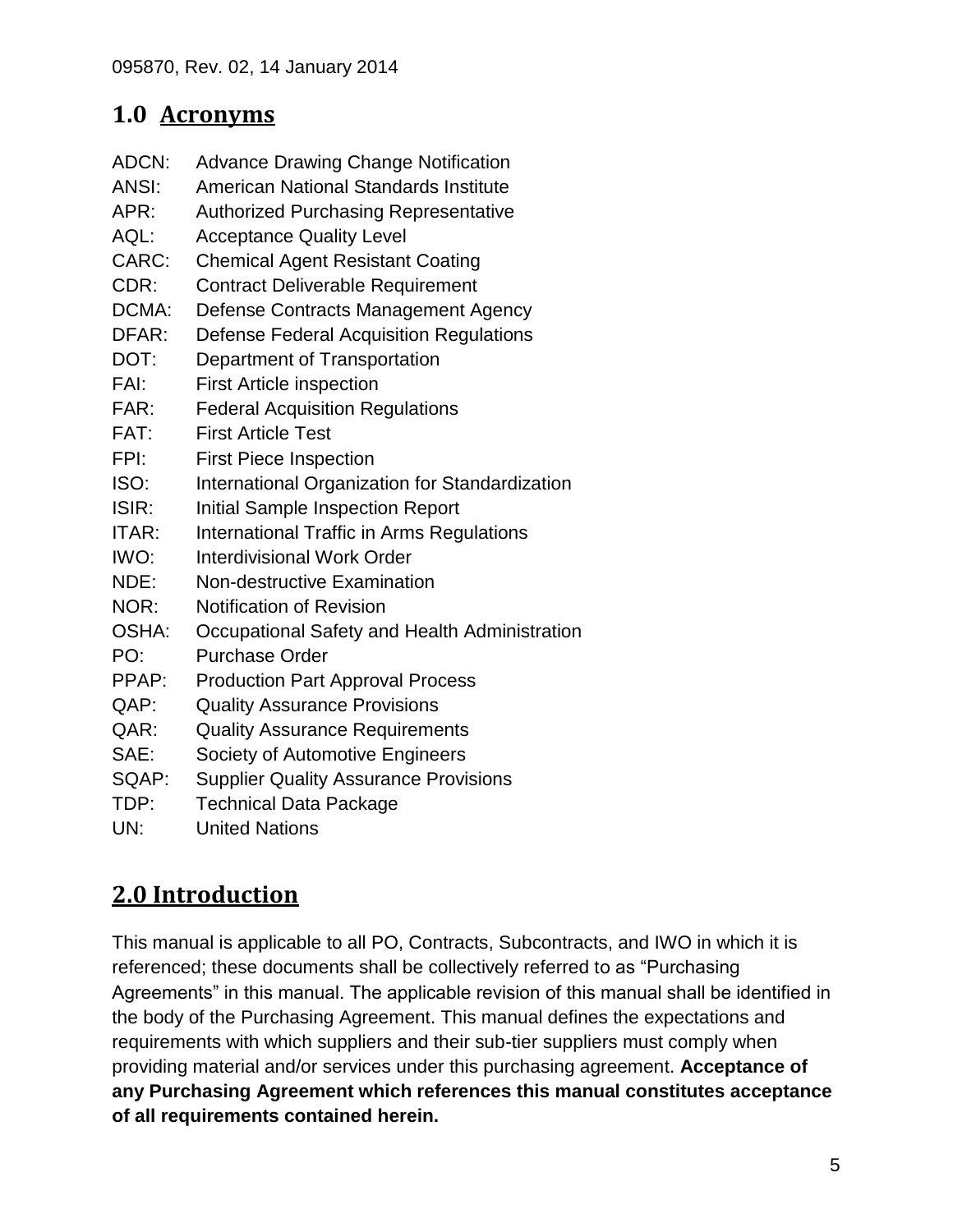Some sections of this manual may only apply to specific commodities or situations and will be identified as such.

All communications relative to the requirements of this purchasing agreement, its associated technical data package, or this manual shall be directed to the appropriate BAE Systems APR.

As used in this manual, the terms "Supplier", "Seller", "Vendor", and "Subcontractor" shall have the same meaning and may be used interchangeably.

## <span id="page-5-0"></span>**3.0 Contracts**

## <span id="page-5-1"></span>**3.1 Continuity Planning**

Because of BAE Systems' relationship with its Customer and our sense of responsibility to the war fighter, it is imperative that we deliver quality products in accordance with our customer's schedule. Unforeseen events are a part of our daily life, but our goal is to be as prepared as possible when unforeseen events occur. To this end, BAE Systems requires its suppliers to maintain, and provide upon request, a business continuity plan which will mitigate the risks from events such as floods, fires, earthquakes, and acts of terrorism and permit the Supplier to fulfill their commitments to both BAE Systems and to those who work to protect our freedom.

## <span id="page-5-2"></span>**3.2 E-business Capabilities**

The Supplier shall have email, internet access, and document scanning capabilities sufficient to communicate electronically and provide/receive documentation in electronic format. Documentation includes, but is not limited to, inspection reports, test reports, material certifications, and process certifications. It is the Supplier's responsibility to ensure that documentation converted from paper to electronic format is legible and complete.

### <span id="page-5-3"></span>**3.3 Notification Responsibilities**

The Supplier shall notify their APR in writing in the event that any one of the following occurs:

- Change to/relocation of supplier's facility
- Change in quality systems or operations management
- Any change affecting a PPAP, FAT, FPI, ISIR, or FAI
- Change to Quality Management System registration, including issuance of a new registration certificate

Failure to notify BAE Systems in a timely manner may result in the following:

 On-site inspection by BAE Systems or their representative at the supplier's expense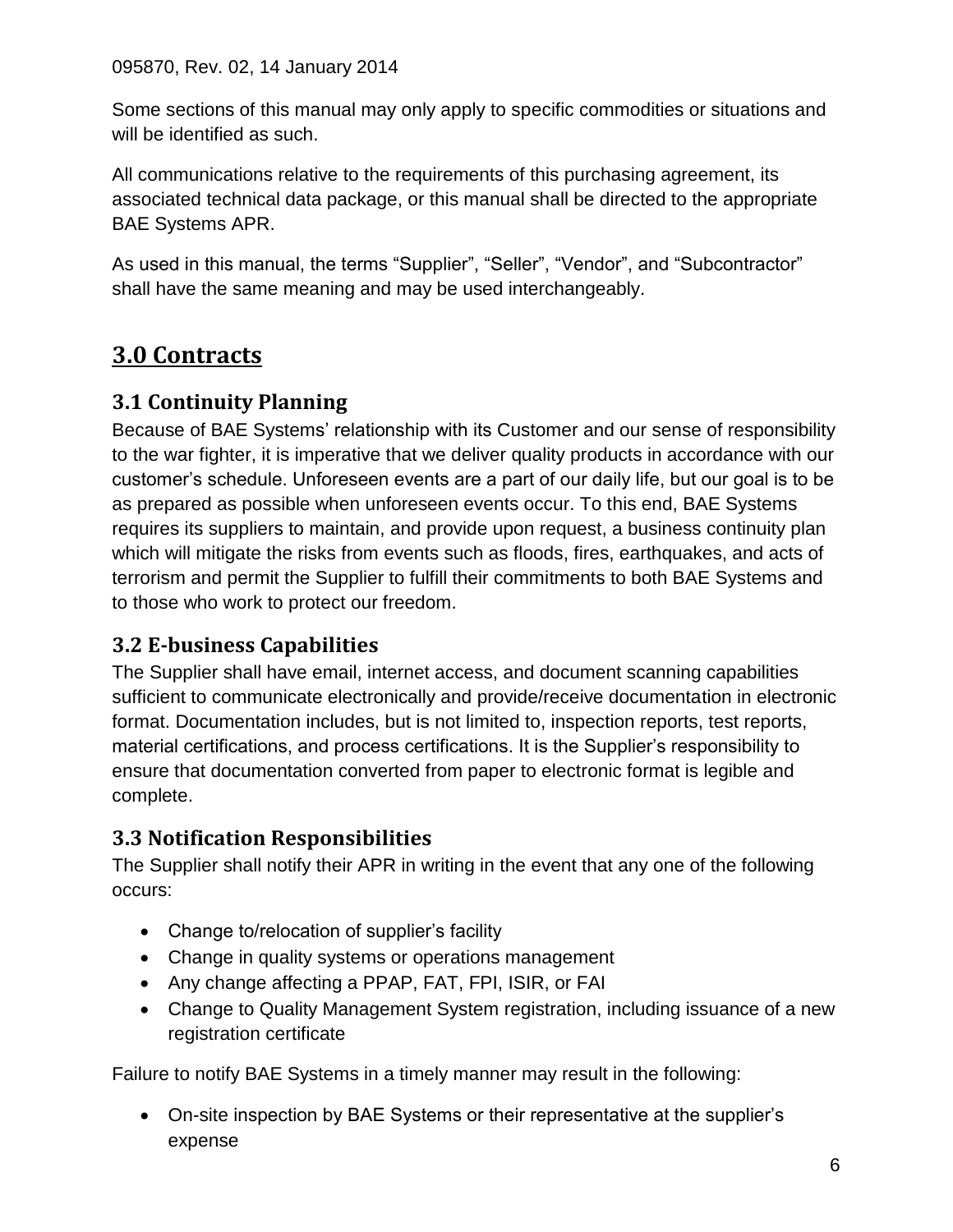- Audit of the Supplier's facility at the Supplier's expense
- Withholding of new business opportunities

### <span id="page-6-0"></span>**3.4 Confidentiality**

When the Supplier has been given access to BAE Systems proprietary information, the Supplier shall take such steps as are necessary to minimize the exposure of that information within its facility and to prevent said information from unintended exposure to third-parties.

In the event that a Non-disclosure Agreement (NDA) is entered into between the Supplier and BAE Systems, the Supplier shall contact BAE Systems prior to passing proprietary information to a sub-tier supplier to determine if a separate NDA is required between BAE Systems and the sub-tier supplier.

## <span id="page-6-1"></span>**3.5 Control of BAE Systems-furnished Property**

For any property furnished to the Supplier by BAE Systems (materials, tooling, product, etc.) the Supplier shall perform the following actions:

- Maintain a system to ensure the adequate control and protection of all furnished property
- Plainly mark or otherwise adequately identify furnished property as the property of BAE Systems
- Safely store all furnished property separately and apart from the Supplier's property
- Keep all furnished property in the supplier's possession and/or control in good and serviceable condition (including the performance of calibration and preventative maintenance) and free of liens and encumbrances
- Unless the property is modified as part of the Supplier's normal manufacturing process, property should be returned in the same condition as originally received by the Supplier, reasonable wear and tear excepted.

BAE Systems reserves the right to audit the Supplier's Customer-furnished Property management system as necessary to ensure compliance to this requirement.

## <span id="page-6-2"></span>**4.0 Order of Precedence**

In the event of a conflict between the requirements contained within this purchasing agreement, the following order of precedence shall apply:

- Authorized changes to the purchasing agreement
- Purchasing Agreement
- Contract Deliverable Requirements (CDR)
- Supplier Quality Assurance Manual (SQAM)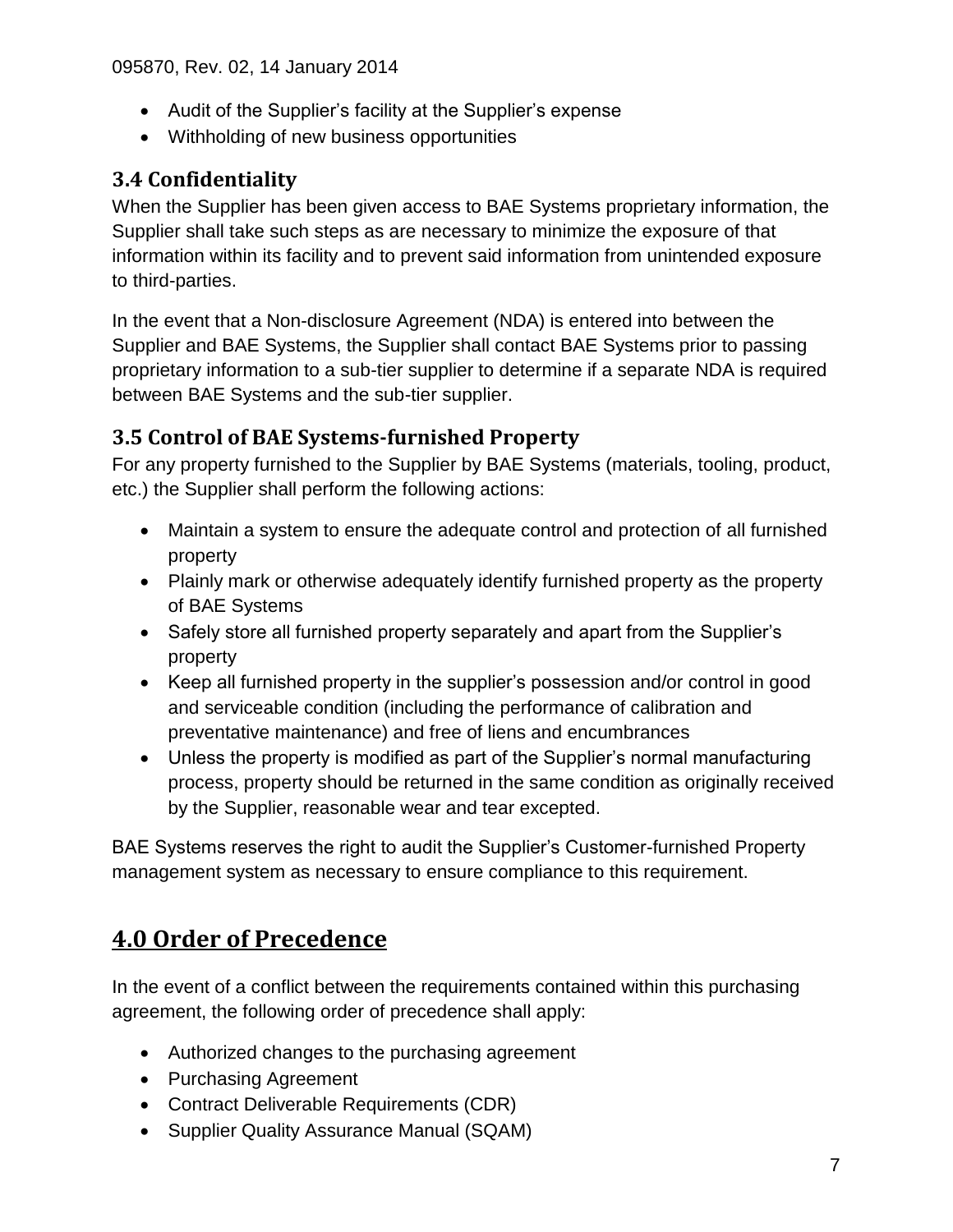- Authorized Changes to the Drawing(s) (i.e. ADCN, NOR, etc.)
- Drawing(s)
- Applicable Acceptance and Quality Specifications (Performance Specification, QAP, SQAP, QAR, etc.)
- Specifications cited on the Drawing
- Documents cited within Specifications

## <span id="page-7-0"></span>**5.0 Engineering**

## <span id="page-7-1"></span>**5.1 Revision Levels**

Unless the Purchasing Agreement specifies usage of an earlier version, the latest revision of specifications/standards referenced in the technical data package applies.

### <span id="page-7-2"></span>**5.2 Requests for Information/Request for Change**

All requests for information/clarification and requests for change should be directed to the APR and respective Supplier Quality representative. VIR, form number UA-111/097908, is required to formally request the information/change and will be available through the APR. The Supplier is not authorized to incorporate any changes until formal approval is received via a change to the purchasing agreement.

### <span id="page-7-3"></span>**5.3 Technical Documents/Configuration Control**

The Supplier shall have available all design records (drawings, specifications, etc.) for the products manufactured including components or details of assemblies and technical standards noted on the drawings. For parts identified as catalog parts, this may consist of functional specifications or a reference to a recognized industry standard. Documents are to indicate the date of the design record and the change level and shall include any authorized engineering change documents used in conjunction with the part drawings.

Those suppliers with design control over their own products shall have configuration management processes in place to manage design changes. Configuration disciplines required include configuration identification, configuration control, configuration status accounting, and configuration audits. These practices shall be subject to audit by BAE Systems. Suppliers not having design control will be required to safeguard our design, ensure the use of the required revision, and return proprietary information upon request.

Specifications and standards referenced in the technical data package may be used to satisfy requirements even after the referenced documents are canceled. Replacement specifications and standards may also be used to satisfy TDP requirements in lieu of the canceled document, but must be noted within the supporting documentation. Acceptance of the replacement specification or standard will be at the discretion of the BAE Systems Quality representative.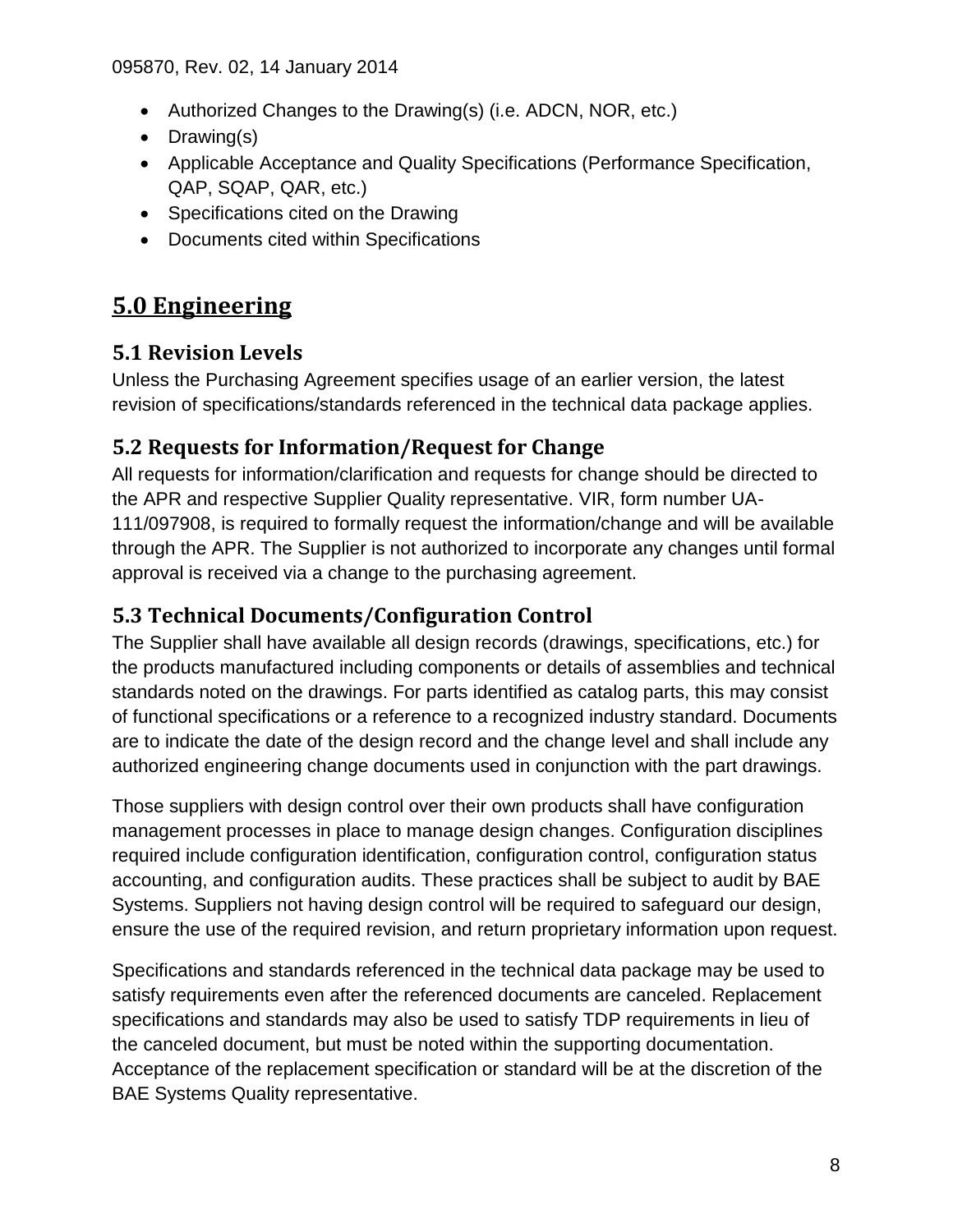Technical data packages may include ITAR-controlled drawings, which are subject to export control laws.

## <span id="page-8-0"></span>**6.0 Purchasing**

## <span id="page-8-1"></span>**6.1 Sub-tier Management**

The Supplier assumes all responsibility for the end-item deliverables and any associated documentation. In the event that a third party is used in the execution of this purchasing agreement, the Supplier is responsible to:

- manage that sub-tier supplier
- ensure that, where required by paragraph 7.1 and its subparagraphs, that only approved suppliers are used for special processes
- flow down the requirements of this manual and all relevant/directed purchasing agreement requirements
- provide sub-tier documentation upon request by BAE Systems
- ensure timely response from the sub-tier supplier if corrective action becomes necessary

At no time will BAE Systems actively engage a sub-tier supplier without first notifying the Supplier.

## <span id="page-8-2"></span>**6.2 Source Controlled Drawings/Vendor Item Drawings**

Drawings identified as "Source Controlled" contain a list of approved source(s) of supply. The Supplier is required to purchase these items from an approved source.

Drawings identified as "Vendor Item" contain a list of recommended source(s) of supply. The Supplier is recommended to purchase these items from the recommended source(s).

Where the approved/recommended supplier cannot be used, written authorization from BAE Systems is required prior to purchasing material from an unapproved source.

## <span id="page-8-3"></span>**6.3 Qualified Products List**

Any items supplied against this purchasing agreement applicable to a Government Qualified Products List/Database as defined by the specification(s), such as paint products, pre-treatment chemicals, electrical connectors, etc., must be manufactured by and traceable to a Government-approved source.

## <span id="page-8-4"></span>**6.4 Prohibition on Acquisition of Materials from China**

It is mandatory that the Supplier adhere to the following DFAR requirement. The most recent revision of the DFAR clause is stated below however the Supplier shall adhere to the latest revision as of the issuance of their Purchasing Agreement.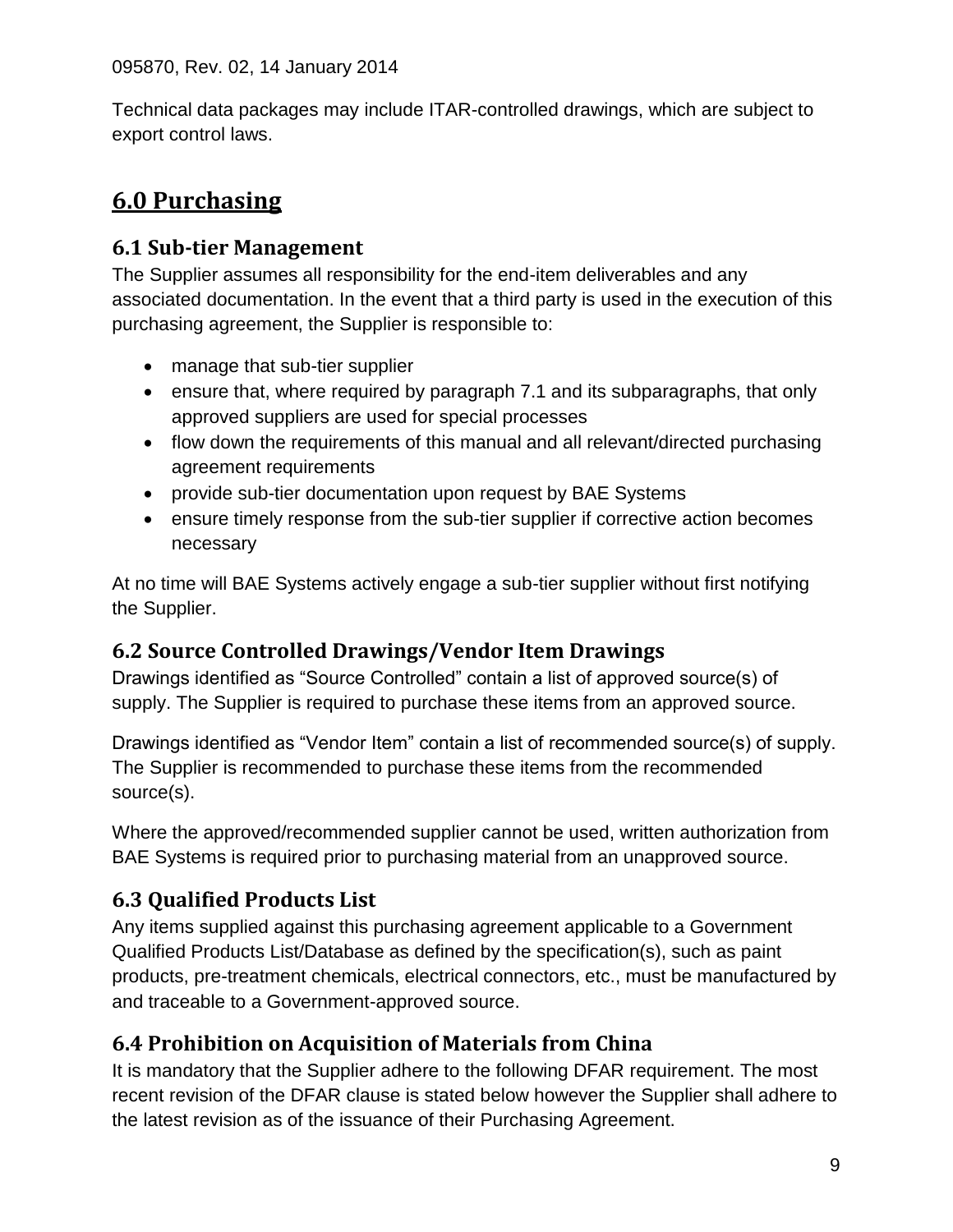DFAR 252.225-7007 Prohibition on Acquisition of United States Munitions List Items from Communist Chinese Military Companies.

As prescribed in 225.1103(4), use the following clause:

PROHIBITION ON ACQUISITION OF UNITED STATES MUNITIONS LIST ITEMS FROM COMMUNIST CHINESE MILITARY COMPANIES (SEP 2006)

(a) Definitions. As used in this clause-

"Communist Chinese military company" means any entity that is:

(1) A part of the commercial or defense industrial base of the People's Republic of China; or

(2) Owned or controlled by, or affiliated with, an element of the Government or armed forces of the People's Republic of China. "United States Munitions List" means the munitions list of the International Traffic in Arms Regulation in 22 CFR Part 121.

(b) Any supplies or services covered by the United States Munitions List that are delivered under this contract may not be acquired, directly or indirectly, from a Communist Chinese military company.

(c) The Contractor shall insert the substance of this clause, including this paragraph in all subcontracts for items covered by the United States Munitions List.

(End of Clause)

### <span id="page-9-0"></span>**6.5 Bearings**

The Supplier shall adhere to the requirements of DFAR 252.225-7016 for all ball and roller bearings supplied under this Purchasing Agreement. The most recent revision of the DFAR clause is stated below however the Supplier shall adhere to the latest revision as of the issuance of their Purchasing Agreement.

For bearing assemblies requiring the application of grease, the Supplier shall submit a certificate stating the type of grease used and affirming that the grease was applied.

DFAR 252.225-7016 Restriction on Acquisition of Ball and Roller Bearings

As prescribed in 225.7009-5, use the following clause:

RESTRICTION ON ACQUISITION OF BALL AND ROLLER BEARINGS (MAR 2006) (a) Definitions. As used in this clause

- (1) "Bearing components" means the bearing element, retainer, inner race, or outer race.
- (2) "Component," other than bearing components, means any item supplied to the Government as part of an end product or of another component.
- (3) "End product" means supplies delivered under a line item of this contract.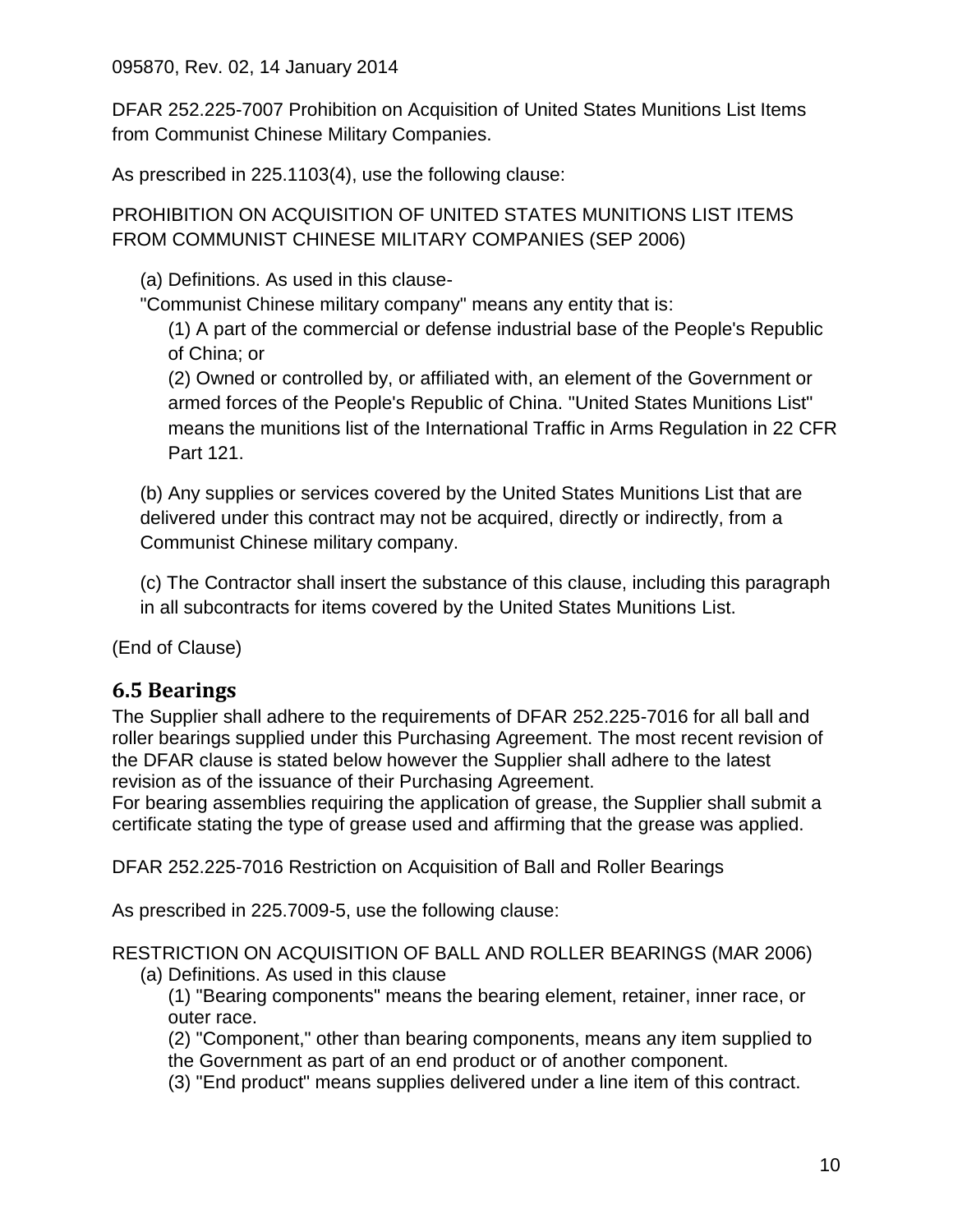(b) Except as provided in paragraph (c) of this clause, all ball and roller bearings and ball and roller bearing components delivered under this contract, either as end items or components of end items, shall be wholly manufactured in the United States, its outlying areas, or Canada. Unless otherwise specified in this contract, raw materials, such as preformed bar, tube, or rod stock and lubricants, need not be mined or produced in the United States, its outlying areas, or Canada.

(c) The restriction in paragraph (b) of this clause does not apply to ball or roller bearings that are acquired as-

(1) Commercial components of a noncommercial end product; or

(2) Commercial or noncommercial components of a commercial component of a noncommercial end product.

(d) The restriction in paragraph (b) of this clause may be waived upon request from the Contractor in accordance with subsection 225.7009-4 of the Defense Federal Acquisition Regulation Supplement.

(e) The Contractor shall insert the substance of this clause, including this paragraph

- (e), in all subcontracts, except those for
	- (1) Commercial items; or
	- (2) Items that do not contain ball or roller bearings.

(End of clause)

## <span id="page-10-0"></span>**7.0 Production**

### <span id="page-10-1"></span>**7.1 Special Processes**

Special processes include, but may not be limited to, any of the following:

- Bonding
- Casting
- Destructive/Non-destructive Testing
- Heat Treating
- Painting/Coating
- Plating
- Soldering
- Welding/Brazing

#### 7.1.1 General Special Process Requirements

For suppliers providing items which require special processing, the Supplier shall:

 Notify the BAE Systems' APR prior to the start of a new special process to determine if auditing/prior approval is required. Where prior approval is required through either a CDR or through the TDP, the Supplier shall not start processing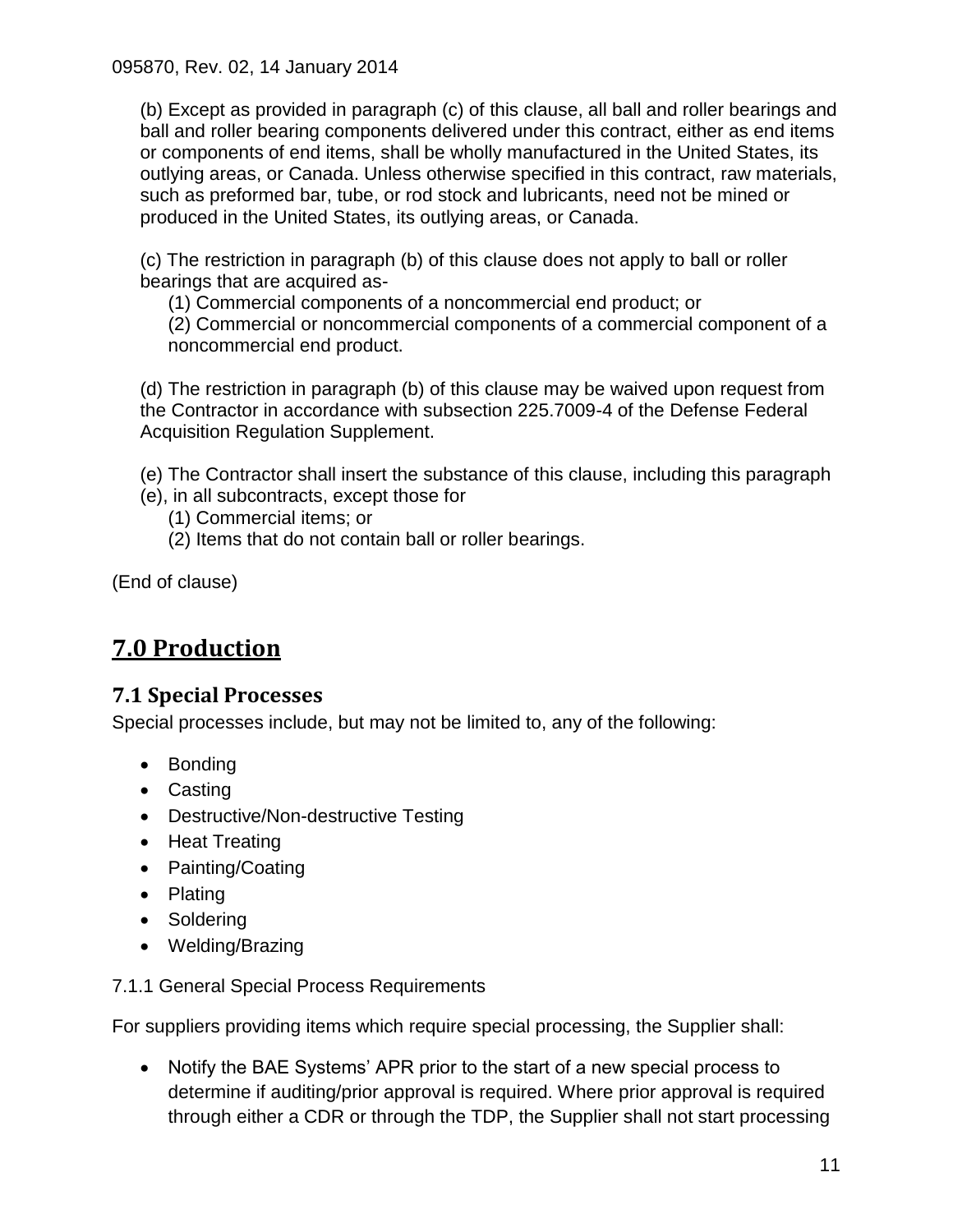parts until written authorization has been received. This applies to both processes performed in-house and by sub-tier suppliers.

- Maintain training/certification documentation for operators and inspectors in support of the special process being performed and make those records available to BAE Systems upon request. Operators/Inspectors performing NDE, soldering, and/or welding/brazing shall be certified to the proper level as identified in the specifications called out in the TDP of the purchase agreement.
- Maintain special process procedures/work instructions with revision control
- Maintain objective evidence of product compliance to the relevant specification(s) governing that special process

Additional requirements for certain special processes may be applicable through the purchasing agreement.

#### 7.1.2 Chemical Agent Resistant Coating (CARC) Processing

Processing of CARC-finished parts/assemblies shall be performed only by a BAE Systems approved supplier. The list of approved CARC Finishers can be found at [http://www.gsd-purchasing.udlp.com.](http://www.gsd-purchasing.udlp.com/) Parts received which are not finished by an approved supplier will be rejected and reworked by an approved supplier at the supplier's expense.

#### <span id="page-11-0"></span>7.2 Part Identification Marking

The Supplier shall assure that Items are legibly marked in accordance with drawing requirements and the requirements of the Purchasing Agreement. Marking shall be legible after all finishing processes are completed.

## <span id="page-11-1"></span>**8.0 Quality**

### <span id="page-11-2"></span>**8.1 Supplier Monitoring and Rating**

BAE Systems rates and monitors the performance of its suppliers. A supplier's rating is based upon:

- Part quality rating
- On time delivery
- Supplier's responsiveness to issues
- Corrective action responses

Suppliers who fall below a determined level of performance may be subject to various activities including, but not limited to, audit by BAE Systems, request for a corrective action plan, and/or prohibiting the supplier from receiving new business.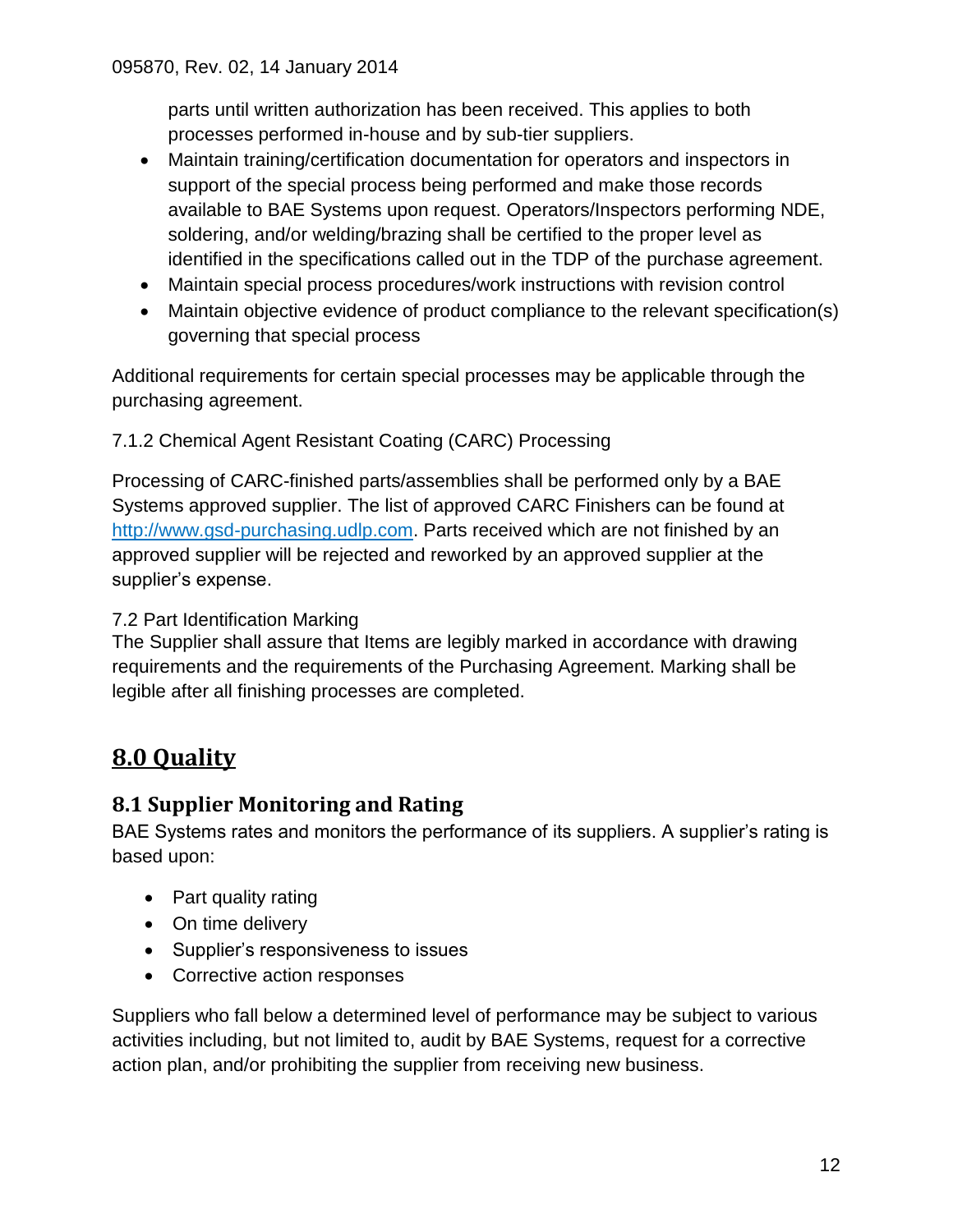## <span id="page-12-0"></span>**8.2 Quality Management System**

The Supplier shall develop, document, implement and maintain a quality system which ensures compliance to all purchasing agreement requirements. The quality system shall be compliant with ISO 9001-2008 (or latest version), AS 9100, TS 16949, or another auditable quality system approved by BAE Systems. Certification to ISO 9001/AS9100/TS 16949 by a registered third party is preferred. Objective evidence shall be on file verifying that such a system exists, is being maintained, and is compliant with the standard requirements. Procedures and records shall be made available for examination by authorized BAE Systems representatives upon request. BAE Systems reserves the right to audit the Supplier at any time with prior notice.

## <span id="page-12-1"></span>**8.3 Inspection and Sampling Plans**

The Supplier will inspect the first piece manufactured for this Purchasing Agreement to all drawing characteristics, drawing notes and Purchasing Agreement requirements and will maintain on file a report which includes the following elements:

- Supplier's name and the manufacturing address
- Purchasing agreement number and line number
- Item number, description, and revision as they appear on the purchasing agreement
- Lot quantity
- Certificate of compliance for the delivered item (as defined by paragraph 8.5)
- Material certificates/ballistic firing records (where applicable)
- Special process certifications (where applicable)
- First Article Test reports (where applicable)
- Production test reports (where applicable)
- Date of last control test and next control test, and, if a control test was performed on the current lot, a copy of the control test report (where applicable)
- Verification of all drawing notes, dimensions, and associated QAP/QAR/SQAP/Specification requirements, with requirements and measured values recorded. **Variable data shall be recorded with actual values measured for each sample.** The supplier shall provide traceability from the measured value to the drawing characteristic (Ex. ballooned drawing (all characteristics, including drawing notes, numbered)
- For assemblies, verification of all component-level drawing notes, dimensions, and associated QAP/QAR/SQAP/Specification requirements, with requirements and measured values recorded. **Variable data shall be recorded with actual values measured for each sample**
- Inspector's name, signature, and date

This First Piece/First Article Inspection report will be submitted to BAE Systems upon request or as required by this Purchasing Agreement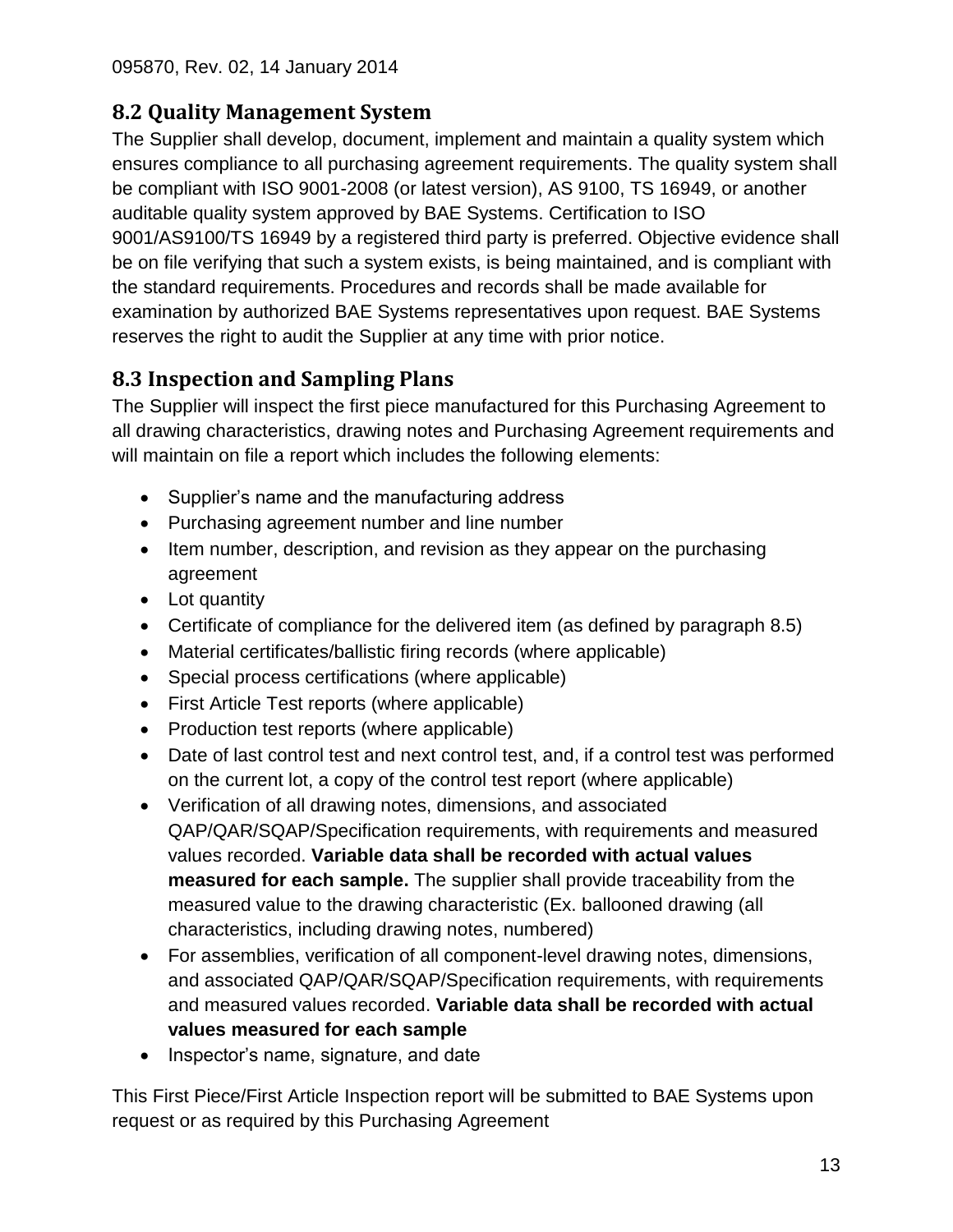Following the First Piece/First Article Inspection, the Supplier shall have a process in place which assures that all supplied product is compliant to all Purchasing Agreement requirements. This process may consist of the below C=0 sampling plan, SPC, or any other method which assures that the final shipped product is compliant.

BAE Systems reserves the right to request copies of First Piece/First Article and Inprocess inspection records at any time. Requests for records shall be fulfilled within five (5) business days.

Parts for which the design is proprietary to the Supplier, or their sub-tier supplier, and which are ordered to the Supplier/Sub-tier Supplier's part number shall only require a certificate of conformance from the manufacturer.

The Supplier shall maintain records documenting product compliance to all applicable purchasing agreements, drawings, specifications, and standards for a period of seven (7) years after order completion. At the end of this period, the Supplier shall contact BAE Systems and request disposition instructions, which may include authorization to destroy the records or instructions to forward the records to a BAE Systems facility.

| Lot Size      | <b>AQL</b> |         |         |     |     |                |                  |  |
|---------------|------------|---------|---------|-----|-----|----------------|------------------|--|
|               | .65        | 1.0     | 1.5     | 2.5 | 4.0 | 6.5            | 10               |  |
| $2 - 8$       | $\star$    | $\star$ | $\star$ | 5   | 3   | $\overline{2}$ | $\overline{2}$   |  |
| $9 - 15$      | $\star$    | 13      | 8       | 5   | 3   | $\overline{2}$ | $\overline{2}$   |  |
| 16-25         | 20         | 13      | 8       | 5   | 3   | 3              | $\overline{2}$   |  |
| 26-50         | 20         | 13      | 8       | 5   | 5   | 5              | 3                |  |
| 51-90         | 20         | 13      | 8       | 7   | 6   | 5              | 4                |  |
| 91-150        | 20         | 13      | 12      | 11  | 7   | 6              | 5                |  |
| 151-280       | 20         | 20      | 19      | 13  | 10  | 7              | 6                |  |
| 281-500       | 47         | 29      | 21      | 16  | 11  | 9              | $\overline{7}$   |  |
| 501-1200      | 47         | 34      | 27      | 19  | 15  | 11             | 8                |  |
| 1201-3200     | 53         | 42      | 35      | 23  | 18  | 13             | 9                |  |
| 3201-10000    | 68         | 50      | 38      | 29  | 22  | 15             | 9                |  |
| 10001-35000   | 77         | 60      | 46      | 35  | 29  | 15             | 9                |  |
| 35001-150000  | 96         | 74      | 56      | 40  | 29  | 15             | $\boldsymbol{9}$ |  |
| 150001-500000 | 119        | 90      | 64      | 40  | 29  | 15             | 9                |  |
| >500000       | 143        | 102     | 64      | 40  | 29  | 15             | 9                |  |

Table 1 shall be used to determine lot sample size:

Table 1: Lot Sample Size Based on AQL Level

\* indicates 100% inspection

Accept on 0 rejects, reject on 1 or more rejections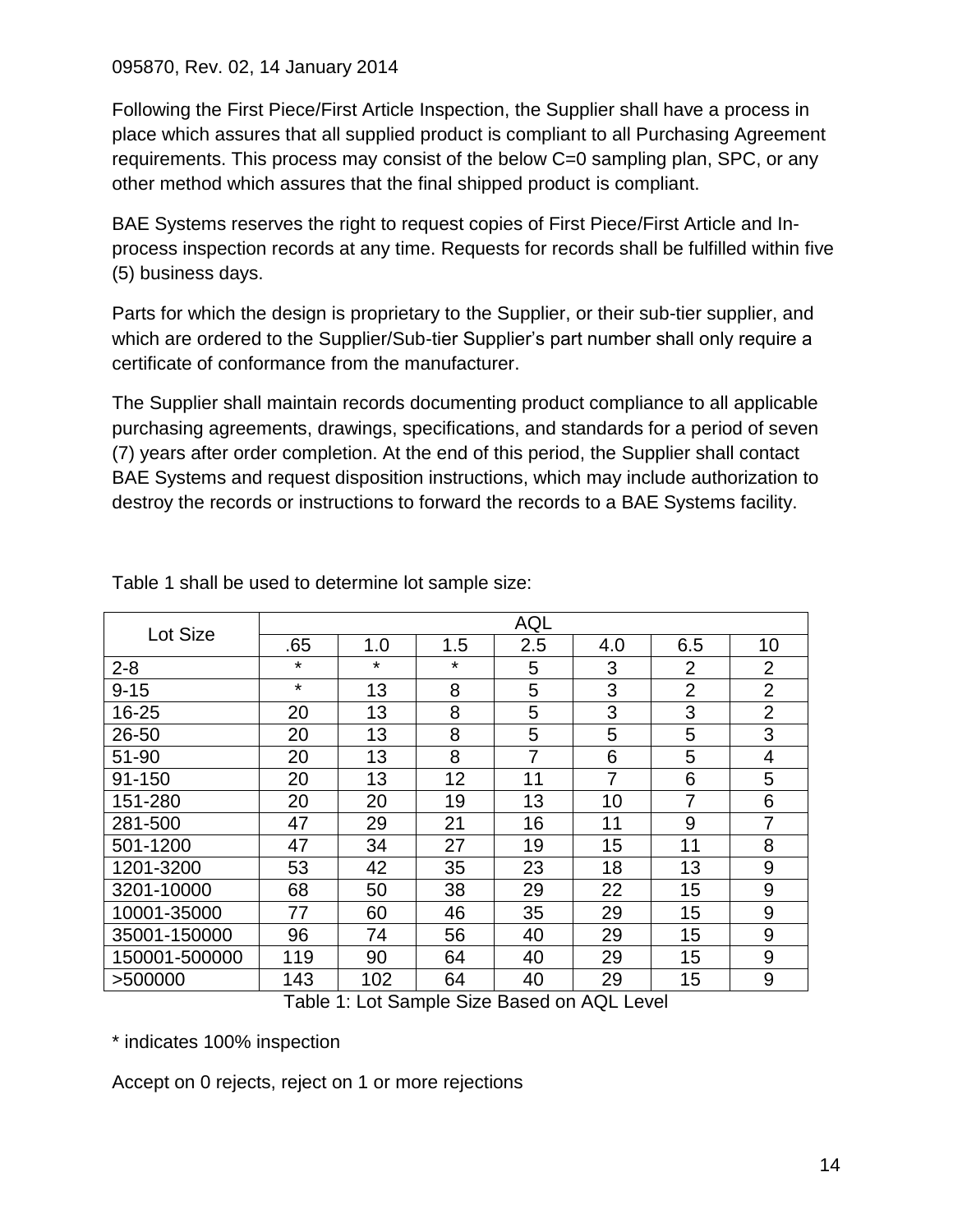Use AQL 4.0 as a minimum for all characteristics that are used to validate the control of the process and other characteristics, unless another method of control is identified and approved. Use the VIR system to request approval of alternate methods of control. The following situations shall not utilize this C=0 Plan:

- Visual weld inspection shall be 100% or per applicable specification requirements
- Verification/validation of finishing processes shall be performed on each manufacturing lot unless a higher frequency is required by the relevant specification
- Non-Destructive Evaluation (NDE) / Non-Destructive Testing (NDT)
- Frequency-based testing such as sample/quantity or sample/time period
- Fastener quality assurance requirements

### <span id="page-14-0"></span>**8.4 Measuring and Test Equipment**

The Supplier shall establish and maintain a documented calibration system to verify conformity of all measuring and test equipment (M&TE) such as gages, tools, jigs, fixtures and dies used to verify conformity to requirements. This system shall comply, at a minimum, to the requirements of ISO9001:2008. Outside calibration and inspection/test services used shall maintain a system in accordance with a recognized standard such as ISO 10012, ANSI/NCSL Z540, or ISO 17025 and shall address the criteria described in the selected standard.

Additional calibration system requirements imposed by applicable specifications must be included in the Supplier's calibration system.

## <span id="page-14-1"></span>**8.5 Certificate of Compliance**

The Supplier shall generate and provide as required by the purchasing agreement, a Certificate of Compliance stating that the product/service meets all of the requirements of the purchasing agreement and its technical data package at the prescribed revision level. The instructions for submitting the Certificate of Compliance shall be as defined by CDR. This certificate, signed by an authorized representative, shall contain the following information:

- Supplier's name and address
- BAE Systems' purchasing agreement number and line number
- BAE Systems' item number, description, and revision as specified on the purchasing agreement
- Quantity
- Material and test specifications and their revisions (as applicable)
- Raw material heat/lot number (as applicable)
- Reference to raw material test reports, traceable by heat/lot number (as applicable)
- Exceptions, including waivers and deviations (as applicable)
- Signature, printed name, and title of signer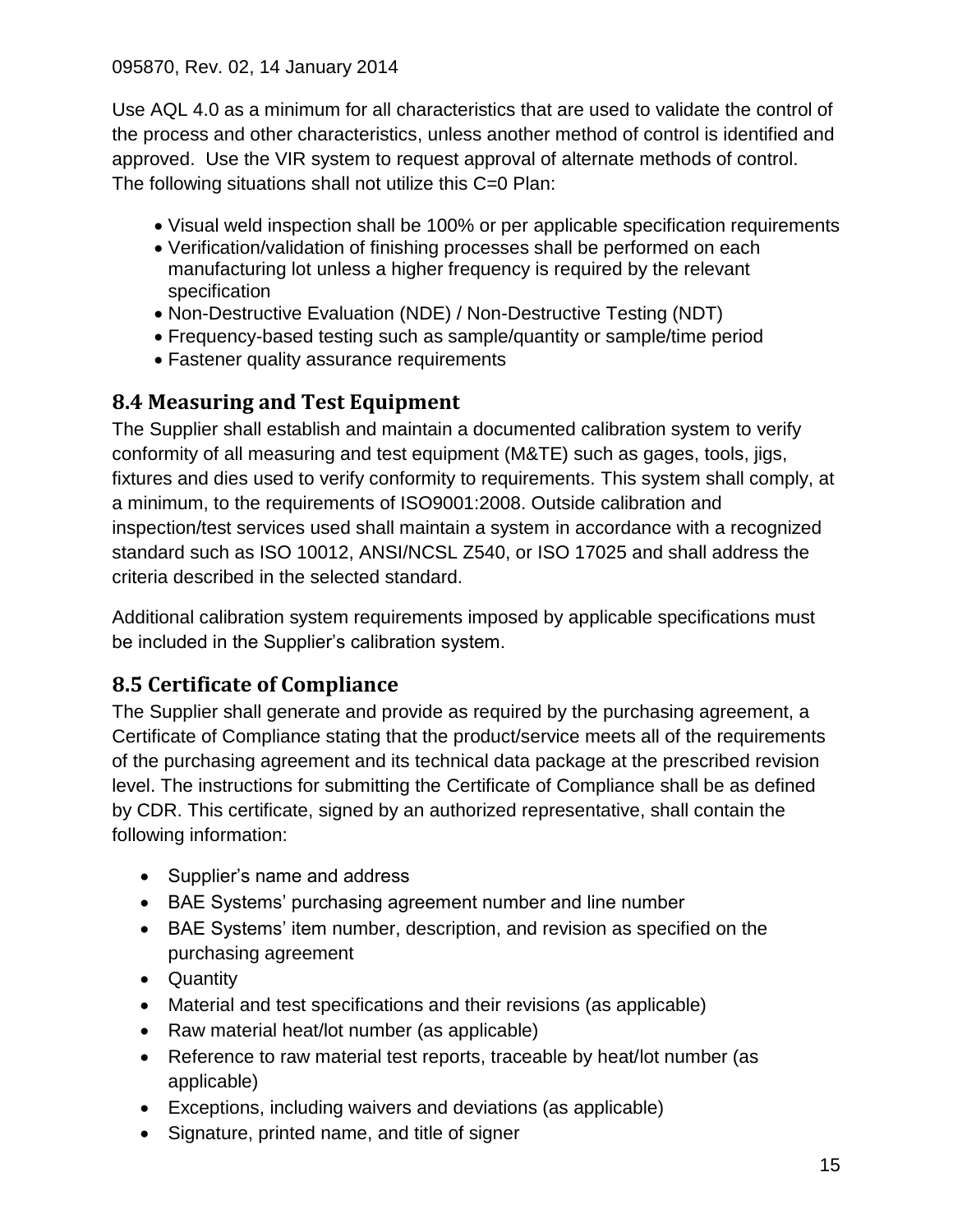• Date

BAE Systems reserves the right to request a Certificate of Compliance be generated for any specified item(s) regardless of whether a requirement for the certificate is included in the purchasing agreement.

## <span id="page-15-0"></span>**8.6 Non-conforming Material**

The Supplier is responsible for establishing controls to ensure that products not conforming to the Purchasing Agreement are identified, segregated, dispositioned and controlled to prevent inadvertent use. All costs associated with non-conforming material, including freight, handling, material replacement, inspection, rework, etc, may be charged back to the Supplier.

When non-conforming items are to be returned to the Supplier, the Supplier shall provide a Return Material Authorization (RMA) number within 24 hours of notification. Failure to provide the RMA number within the specified time authorizes BAE Systems to return the items at its discretion.

In the event that the Supplier identifies a non-conformance which they are not authorized to correct (i.e. repair or use as-is dispositions), the Supplier shall provide written notification to the appropriate BAE Systems APR within 24 hours of discovery and provide complete traceability information for all known or suspect nonconforming product shipped, including but not limited to identification of batch/lot number, purchase order, part identification, and dates of shipment. The non-conforming items shall be quarantined at all BAE Systems/Supplier's facility until BAE Systems provides disposition instructions.

Where non-conforming items pose a risk to BAE Systems' production schedule, BAE Systems reserves the right to request the Supplier provide on-site support to screen for and/or correct the issue. Upon request, the Supplier shall arrange for on-site support within 24 hours of receipt of the request. Failure to provide on-site support authorizes BAE Systems to contract third-party support at the Supplier's expense.

## <span id="page-15-1"></span>**8.7 Preliminary Material Review (PMR)**

The Supplier is authorized to rework, scrap, or return to their sub-tier supplier items which are non-conforming, where these dispositions are subject to the following definitions:

- Rework: the correction of a non-conformance resulting in full compliance to the TDP requirements
- Scrap: disposal/destruction of the non-conforming item(s)
- Return to sub-tier supplier: returning the item/component to its supplier/manufacturer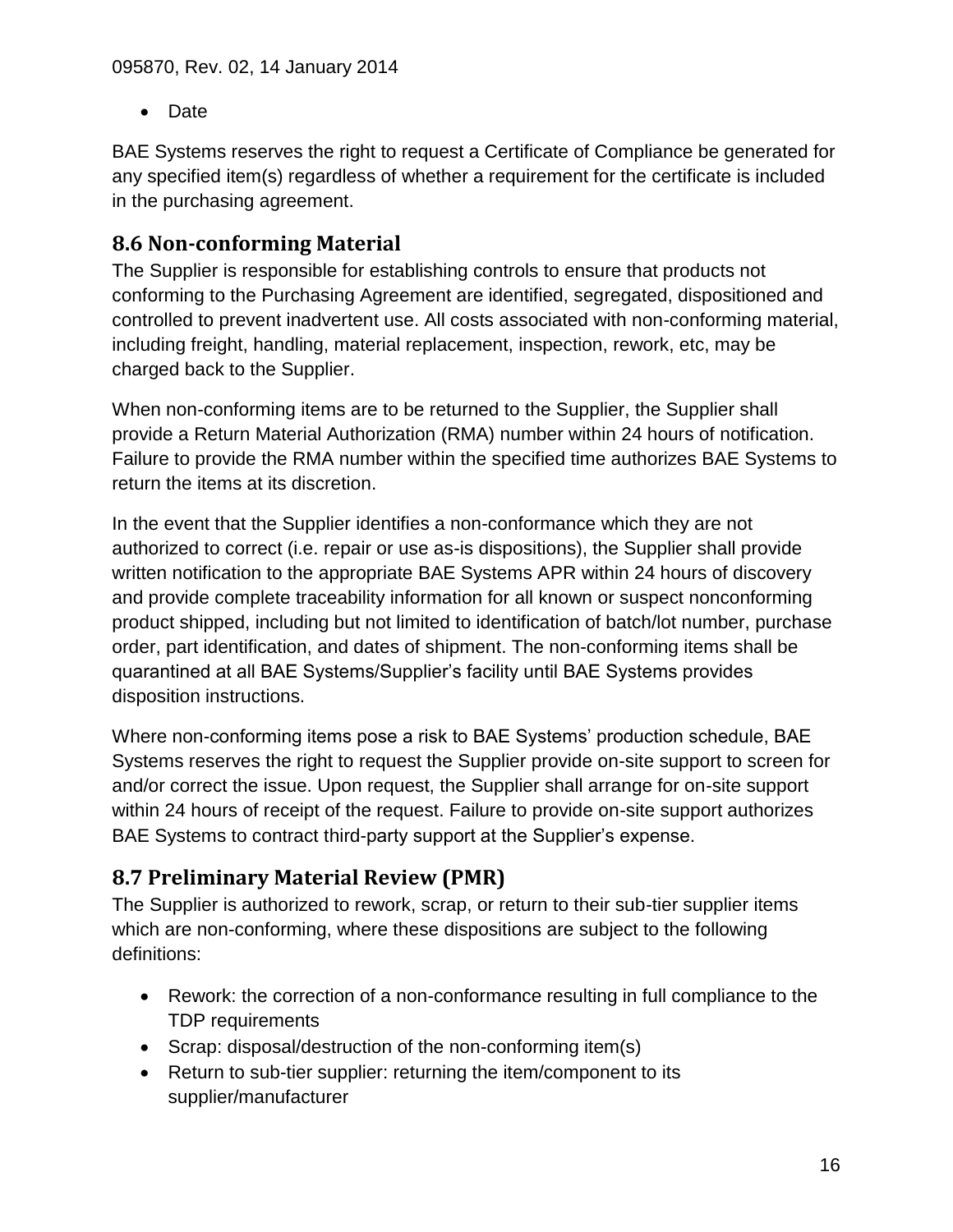## <span id="page-16-0"></span>**8.8 Material Review Board (MRB)**

The supplier may not repair non-conforming items or determine that the item may be used as-is unless written authorization is incorporated into the purchasing agreement. These dispositions are defined as follows:

- Repair: correction of the non-conformance resulting in a functional item, but where the item does not meet all of the requirements of the TDP
- Use As-is: the determination that the non-conformance does not impact the function of the item even though it does not meet all of the requirements of the TDP

### <span id="page-16-1"></span>**8.9 Corrective Action**

The Supplier is responsible for implementing systems capable of resolving problems adversely affecting quality. The Supplier shall:

- Contain all discrepant parts whether they are completed, in-process, in inventory, in-transit, previously shipped or in the field.
- Determine root cause of the issue, why it wasn't detected in their system and what systemically failed to allow the deficiency.
- Identify impacts to similar items that use the same process/material/equipment and which may be affected by this discrepancy
- Implement corrective action to correct the deficiencies
- Implement preventative actions to preclude future occurrences of the issue(s)

Records which document the above actions shall be maintained and made available to BAE Systems upon request; these records may be in the Supplier's format as long as they address all requirements specified in this document.

In the event that a non-conformance is discovered by BAE Systems, BAE Systems may issue either a notification of nonconformance or a Supplier Corrective Action Request (SCAR).

A notification of nonconformance informs the Supplier that a non-conformance was identified but does not require a formal response from the Supplier. The Supplier is still responsible and shall correct the identified non-conformance in their process and document the actions taken in accordance with their internal corrective action procedures.

A SCAR requires that the Supplier provide formal written analysis of the root cause and documented corrective and preventative actions. The formal response from the Supplier must be received on or before the response due date or the Supplier's performance and/or risk rating may be impacted. BAE Systems will, based on the supplied SCAR response, determine what follow up actions are required, if any, and completion of the follow up actions will be required before the SCAR can be closed.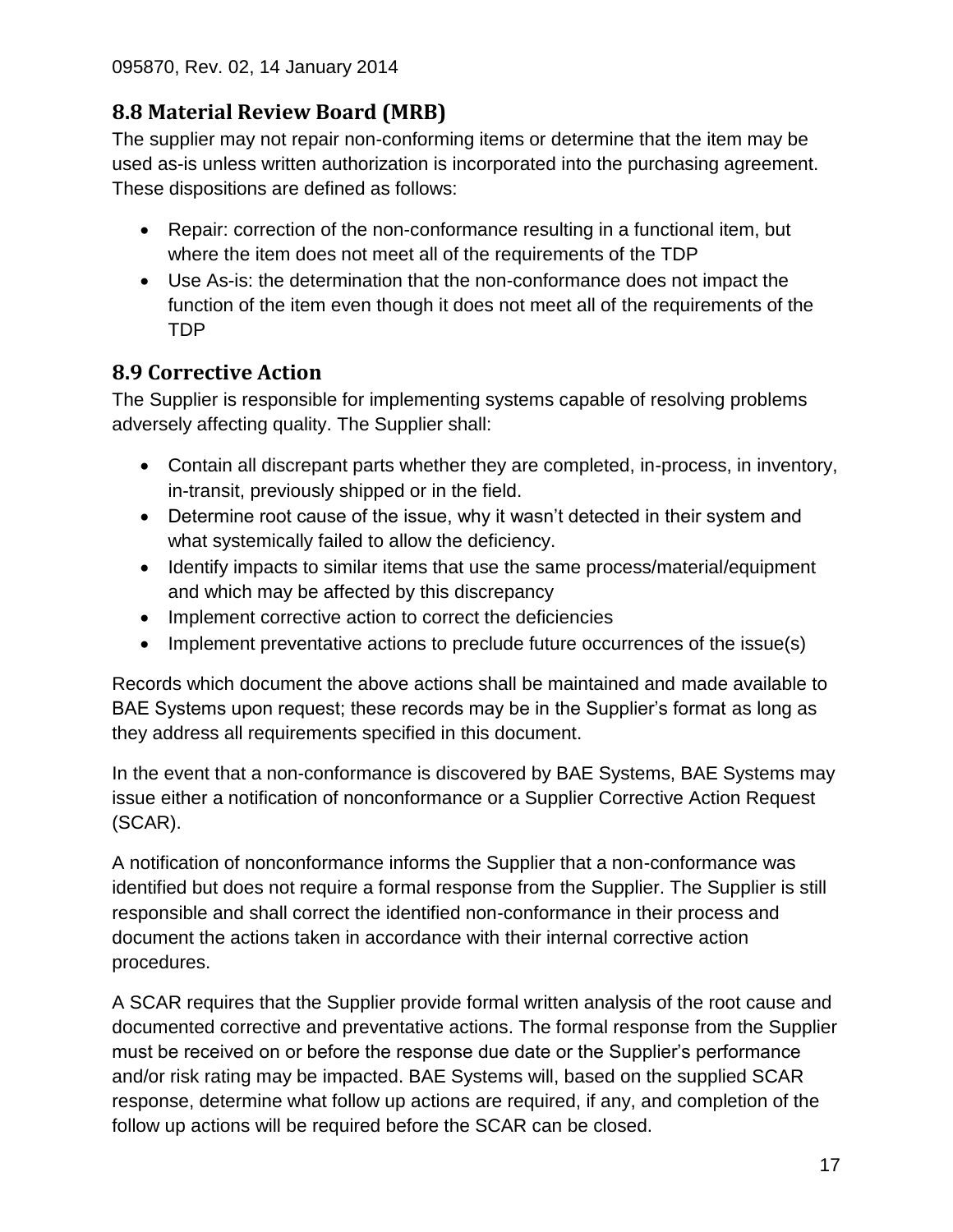## <span id="page-17-0"></span>**8.10 Written Corrective Action Requests (WCAR)**

In the event that the Supplier receives a WCAR related to or similar to product or processes provided to BAE Systems from the Defense Contract Management Agency (DCMA), the Supplier is required to notify BAE Systems Supplier Quality Assurance of the WCAR record and the scope of the issue, regardless of the perceived impact to parts or services supplied to BAE Systems.

## <span id="page-17-1"></span>**8.11 Right of Access**

BAE Systems and its Customer reserve the right to perform inspection of product, witness testing, and/or review manufacturing and inspection processes/procedures at the Supplier's facility or their sub-tier supplier's facility at any point during the execution of this purchasing agreement at no additional cost.

In support of these on-site activities, the Supplier shall make available any area of the facility or any individual relevant to the subject of the on-site visit. The Supplier shall also make available any required inspection equipment, records, drawings/technical data, and/or process documentation.

## <span id="page-17-2"></span>**9.0 Packaging/Shipping**

## <span id="page-17-3"></span>**9.1 Cleanliness and Preservation**

The Supplier shall furnish parts/components which are free of mill scale, rust, carbon deposit, weld spatter, or any surface contaminant that would be detrimental appearance or functional performance (i.e. would prevent proper adhesion of coatings). Unless otherwise specified, bare metal surfaces, ferrous and non-ferrous, shall be protected from corrosion for a minimum of sixty (60) days from the date of shipment. Technical information regarding the preservative used shall be maintained on file by the supplier and made available to BAE Systems upon request.

Any openings on components, such as electrical connectors, hydraulic/pneumatic fittings/ports, bare machined holes, and fuel ports, shall be properly plugged or capped to prevent internal contamination.

## <span id="page-17-4"></span>**9.2 Packaging for Electrostatic Discharge (ESD) Sensitive Items**

All Class 1, Class 2 and Class 3 parts, assemblies, and equipment, as defined by MIL-STD-1686, are to be packaged in accordance with Paragraph 5.8 of MIL-STD-1686 (MIL-E-17555). External shipping packaging for Class 1, Class 2, and Class 3 devices shall be identified with the ESD symbol. All other components with solderable leads and which are considered non-ESD sensitive per MIL-STD-1686 shall be packaged in material that meets the requirements of MIL-B-81705, Type II or Type III. Bare printed wiring boards are to be packaged in heat-sealed non-static-generating poly bags that meet the requirements of MIL-B-81705 and MIL-HDBK-263.